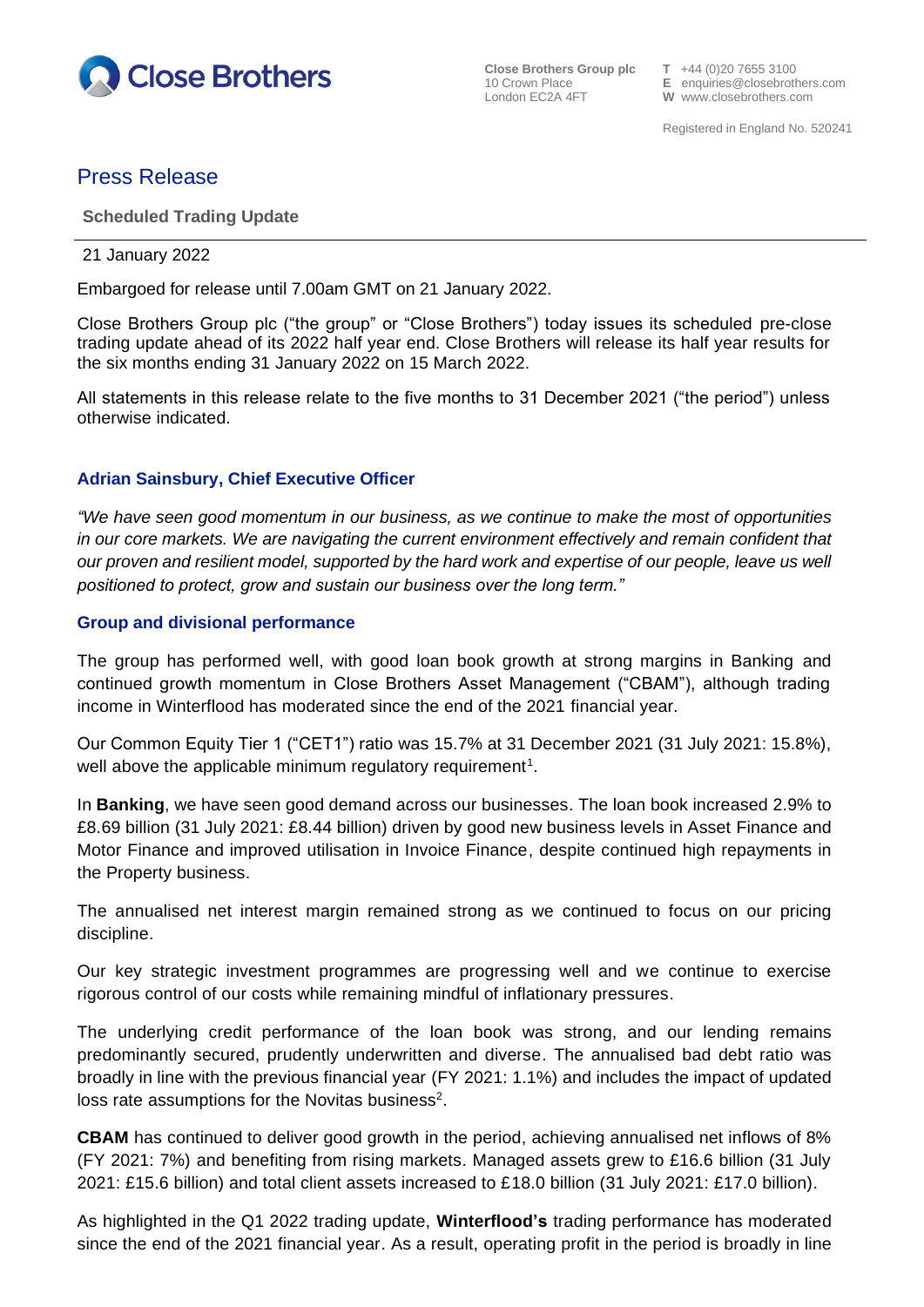with the H1 2020 run rate (H1 2020 operating profit: £10.6 million). There were no loss days in the period.

## **Outlook**

The group has performed well so far this year and expects to deliver a solid first half performance across our businesses. Although we remain mindful of ongoing uncertainty, we are well placed to continue to make the most of opportunities in the remainder of the year.

## **Footnotes**

1 The group's capital ratios are presented on a transitional basis after the application of IFRS 9 transitional arrangements which allows banks to add back to their capital base a proportion of the IFRS 9 impairment charges during the transitional period. Without their application, and excluding the benefit related to the treatment of software assets at 31 December 2021, the CET1 ratio would be 14.3%. In line with the amended CRR, effective on 23 December 2020, the CET1 capital ratio at 31 December 2021 includes a c.40bps benefit related to software assets which are exempt from the deduction requirement for intangible assets from CET1. The Prudential Regulation Authority ("PRA") published PS17/21 'Implementation of Basel standards' on 9 July 2021, confirming the removal of this benefit from the CET1 capital ratio from 1 January 2022. The applicable minimum regulatory requirement, excluding any PRA buffer was 7.6% at 31 December 2021.

2 In July 2021, the group decided to cease permanently the approval of lending to new customers across all of the products offered by Novitas Loans ("Novitas"), a wholly owned subsidiary of Close Brothers acquired in 2017, and withdraw from the legal services financing market. This followed a strategic review of Novitas, which concluded that the overall risk profile of the business is no longer compatible with our long-term strategy and risk appetite. As of 31 July 2021, Novitas had a loan book net of provisions of £181.5 million, representing 2.1% of the group's total loans at this date.

## **Enquiries**

Sophie Gillingham Close Brothers Group plc 020 3857 6574 Camila Sugimura Close Brothers Group plc 020 3857 6577 Kimberley Taylor **Close Brothers Group plc** 020 3857 6233 Irene Galvan Close Brothers Group plc 020 3857 6217 Sam Cartwright **Maitland** 67827 254561

## **About Close Brothers**

Close Brothers is a leading UK merchant banking group providing lending, deposit taking, wealth management services and securities trading. We employ over 3,700 people, principally in the UK. Close Brothers Group plc is listed on the London Stock Exchange and is a member of the FTSE 250.

## **Cautionary Statement**

*Certain statements included within this announcement may constitute "forward-looking statements" in respect of the group's operations, performance, prospects and/or financial condition. Forward-looking statements are sometimes, but not always, identified by their use of a date in the future or such words as "anticipates", "aims", "due", "could", "may", "will", "should", "expects", "believes", "intends", "plans", "potential", "targets", "goal" or "estimates". By their nature, forward-looking statements involve a number of risks, uncertainties and assumptions and actual results or events may differ materially from those expressed or implied by those statements. Accordingly, no assurance can be given that any particular expectation will be met and reliance should not be placed on any forward-looking statement. Additionally, forward-looking statements regarding past trends or*